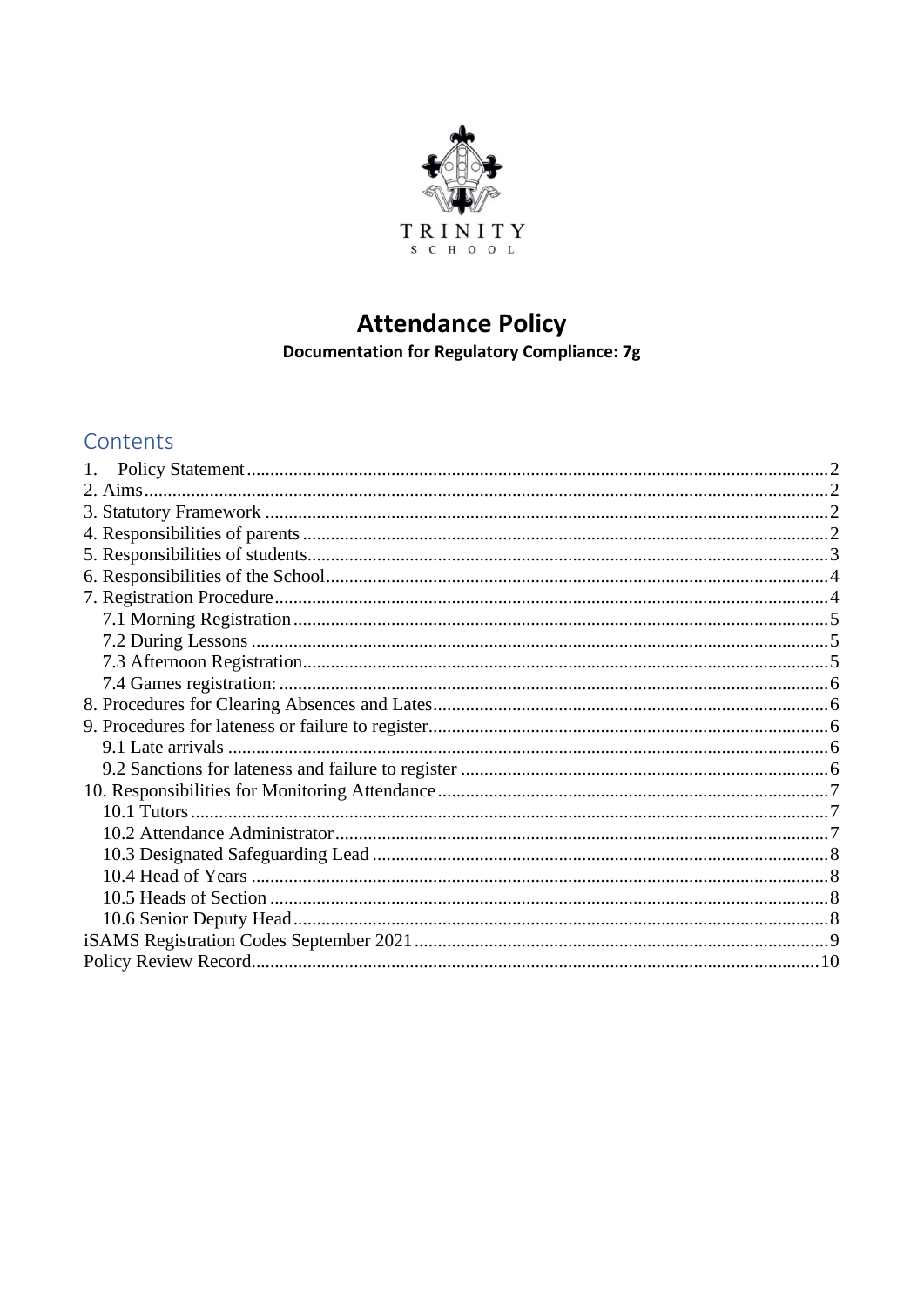# <span id="page-1-0"></span>**1. Policy Statement**

For students to benefit fully from the educational opportunities provided by the School, they must have high levels of attendance and punctuality. Ineffective registration or poorly executed follow-up procedures can increase the risks of truancy and educational under-performance, which can negatively affect personal and social development among students. Poor attendance and/ or a child going missing from school is a potential indicator of abuse or neglect or in itself may indicate that a student is at risk of harm. Consequently, attendance and registration arrangements are hugely important and must be seen to be regarded as such by students, parents and staff.

Students are encouraged to take full advantage of their educational opportunities through maximum attendance, and are expected to attend all prescribed lessons and activities. Parents and teachers have a duty to ensure that students attend school for every school day except in the case of illness or if prior permission for absence has been granted.

# <span id="page-1-1"></span>**2. Aims**

This policy aims to provide a clear, consistent and cohesive framework which conforms with statutory requirements and promotes high levels of attendance and punctuality of students at the School, as well as outlining clear procedures for identifying and addressing situations where students fail to attend regularly or punctually, or go missing, so that:

- 1. Procedures and lines of responsibility within the School are clear as regards:
	- Attendance and Registration
	- Authorisation and Clearance of Absence and Lateness
	- How sanctions are used to reinforce expectations of attendance and punctuality
	- How and when to report concerns, including identifying and addressing any situation where a student goes missing from School
- 2. Staff, parents and students are aware of, understand and can readily comply with statutory regulations and School rules governing attendance.
- 3. Absences and instances of lateness are identified and recorded systematically and accurately, and followed up quickly and appropriately in ways that promote high levels of attendance and punctuality.

# <span id="page-1-2"></span>**3. Statutory Framework**

The legal framework governing school attendance is summarised in *School attendance: Departmental advice*  for maintained schools, academies, independent schools and local authorities (2013), published by the Department for Education (DfE). The School also complies with guidance published by the Independent Schools' Inspectorate (ISI) and advice published by the Croydon Local Education Authority (LEA), regarding school attendance, which can be found by following this link:

[www.croydon.gov.uk/education/schools-new/attendance.](http://www.croydon.gov.uk/education/schools-new/attendance)

# <span id="page-1-3"></span>**4. Responsibilities of parents**

Parents with a child of compulsory school age have a legal duty to make sure that their child receives effective full-time education suitable to their age, aptitude and ability (and to any special education needs they may have). Children must legally be in education between the school term after their 5th birthday and the last Friday in June in the school year they turn 16. Students must stay in some form of education or training until their 18th birthday.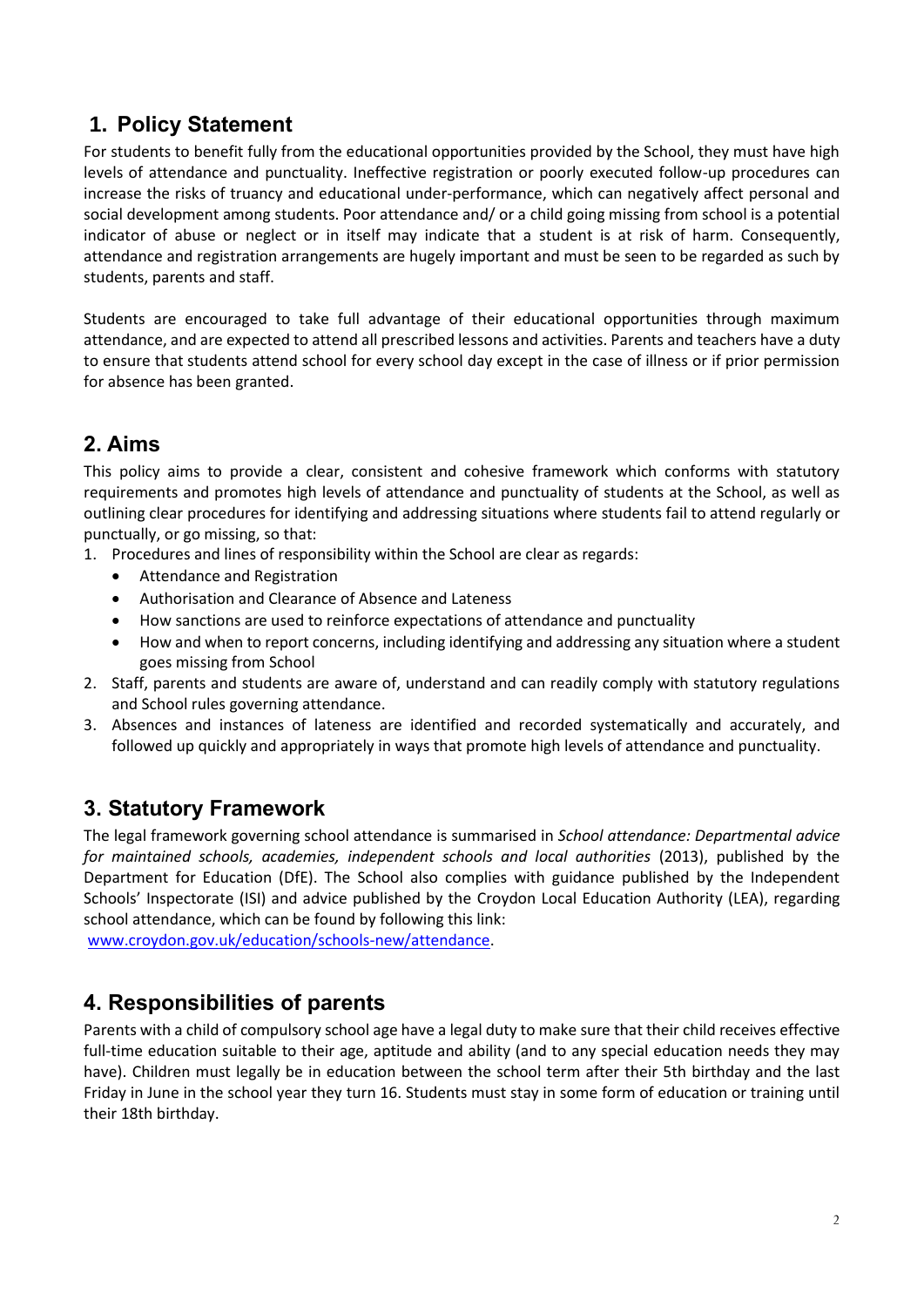Parents are responsible for informing the School on any occasion when their son/ daughter is unable to attend due to illness, a medical appointment or a university visit, providing the reason for non-attendance. This should be done registering or requesting the absence on My School Portal. Requests for planned absence should happen as far in advance as possible, and unplanned absences (eg due to illness) should be registered **at the very latest by 8.00am on the morning of the absence.** Parents must make contact **each day** their son/ daughter is to be absent from School.

When parents/guardians are to be away from home overnight during term, they are required in the contract with the School to inform us of the name and contact number for a temporary guardian. This information should be provided to the Tutor, and copied to both the Attendance Administrator and the relevant Head of Year.

Parents wishing to take their son/ daughter out of School for exceptional reasons (such as attending a funeral or wedding, religious observance, elective surgery, or involvement in a regional or national extracurricular competition) must seek authorisation for the absence from the School by writing to the Senior Deputy Head in advance of the proposed date(s) of absence. The Senior Deputy Head, in consultation with the relevant Head of Section and Head of Year, will confirm whether the circumstances meet the definition of 'exceptional circumstances' for which leave of absence may be granted by the School.

Parents are committing an offence if they fail to ensure their child's regular attendance at school or otherwise. Prosecution could result in a fine of up to £2,500, a jail sentence of up to three months or a community sentence. Alternatively, LEA Education Welfare Officers, Police Officers and head teachers have the authority to issue penalty notices to parents of between £50 and £100.

Where parents need support to prevent their child from truanting or habitually arriving late, the School will meet with the parents and give advice. We expect that the parent will agree to comply with certain requirements in order to make the best use of this support.

Where parents fail to ensure regular attendance, do not engage with support services or work with the school to resolve attendance or punctuality problems, a parenting order may be requested by the LA or imposed by Magistrates. This is not a voluntary agreement and requires that parents attend parenting classes for a maximum period of up to 12 weeks. The order may be given for a period of up to 12 months and would require parents to have regular contact with a supervising officer – usually the Education Welfare Officer.

# <span id="page-2-0"></span>**5. Responsibilities of students**

Students have a responsibility to attend school when they are fit and well, and to arrive at School in time for registration (morning and afternoon) each day during term time.

In the Sixth Form, the Exeat process is used for Open Day visits. This involves requesting permission for the absence using My School Portal and then filling in a form about the visit, seeing teachers for permission and collecting their signatures on the form, and passing this to the tutor at least 24 hours before the visit so that the register can be marked appropriately.

If, for any reason, a Lower or Middle School student needs to leave the School site during the School day, permission should be sought via My School Portal. The student must sign out at the school office before leaving the site.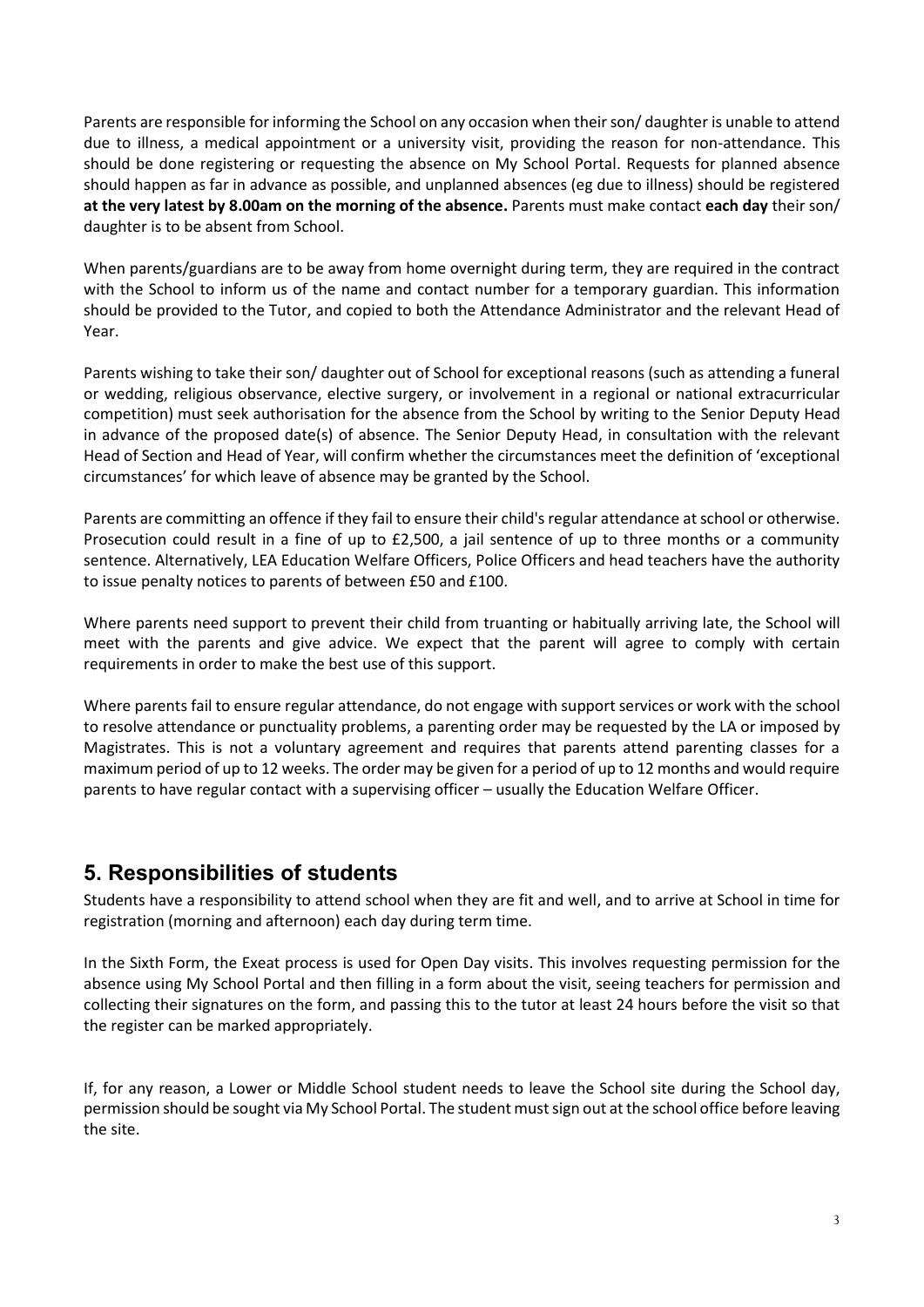Failure to attend school regularly or punctually, failing to attend registration without good reason or leaving the School without permission constitute breaches of the School's Behaviour, Rewards and Sanctions Policy and may lead to disciplinary action being taken.

Students must remain on school premises from morning registration to the end of the last afternoon lesson unless they have the permission of the tutor /Head of Year/ Head of Section/ Senior Deputy Head, with the exception of Upper Sixth students who have no afternoon lessons or after-school commitments; they may go home after period 6, provided they follow proper registration and signing out procedures. In some circumstances, Lower Sixth students may be given permission to leave at the start of period 8, if they meet similar criteria and follow the specified procedures as above.

Students in certain year groups may be granted study leave during periods of public and internal/ mock examinations.

Inter-school fixtures take place on Saturdays and during weekday evenings: students are required to play if selected to represent the School. The same applies if a School event takes place on Sunday. Requests to miss a fixture/ event must be two weeks prior to the fixture/ event taking place. Attendance at practices after school is also compulsory. Students who absent themselves from practices, fixtures and other school events at which attendance is required will be regarded as having truanted and will incur the same disciplinary sanction as they would for deliberately not attending a lesson. This sanction is, in the first, instance, a Saturday detention.

# <span id="page-3-0"></span>**6. Responsibilities of the School**

The School has a legal responsibility for taking and maintaining an accurate School Register (SR) of all students in the  $5<sup>th</sup>$  Year and below twice each day throughout term time. At Trinity this happens once at the beginning of the morning session and once at the beginning of the afternoon session. Every entry in the SR must be preserved for a period of three years after the date on which the entry was made. Likewise, a back-up copy of the SR will be retained for three years.

The School will inform the LA of any student who fails to attend school regularly, or has been absent without the school's permission. The School will inform the LA of any absences that cause concern to the DSL.

The School will also inform the relevant LA and/or Children's Social Care (CSC), as appropriate, immediately if:

- A single absence raises child protection concerns (see the Missing Student Policy and the Safeguarding and Child Protection Policy);
- A student in the 5<sup>th</sup> Year or below has ten consecutive days of unauthorised absence (other than for reasons of sickness or leave of absence);
- A student of compulsory school age is to be deleted from the school register when the next school is not known, when the family is moving abroad or if the child is to be home-schooled. The School is required to report these circumstances as soon as possible after the grounds for deletion are met, to the LA in which the student lives and in any event before the student's name is deleted from the register.

When a student leaves Trinity School for any reason, Croydon is informed by the completion of their 'Pupil Migration Form' in the week that the young person is taken off roll. Should there be no leavers in any given month, a nil return will be sent to Croydon at the end of that month.

# <span id="page-3-1"></span>**7. Registration Procedure**

The Tutors of students have primary responsibility for registering their tutees in the morning and afternoon, and following up absenteeism and lateness. Tutors will take the attendance register at the start of each session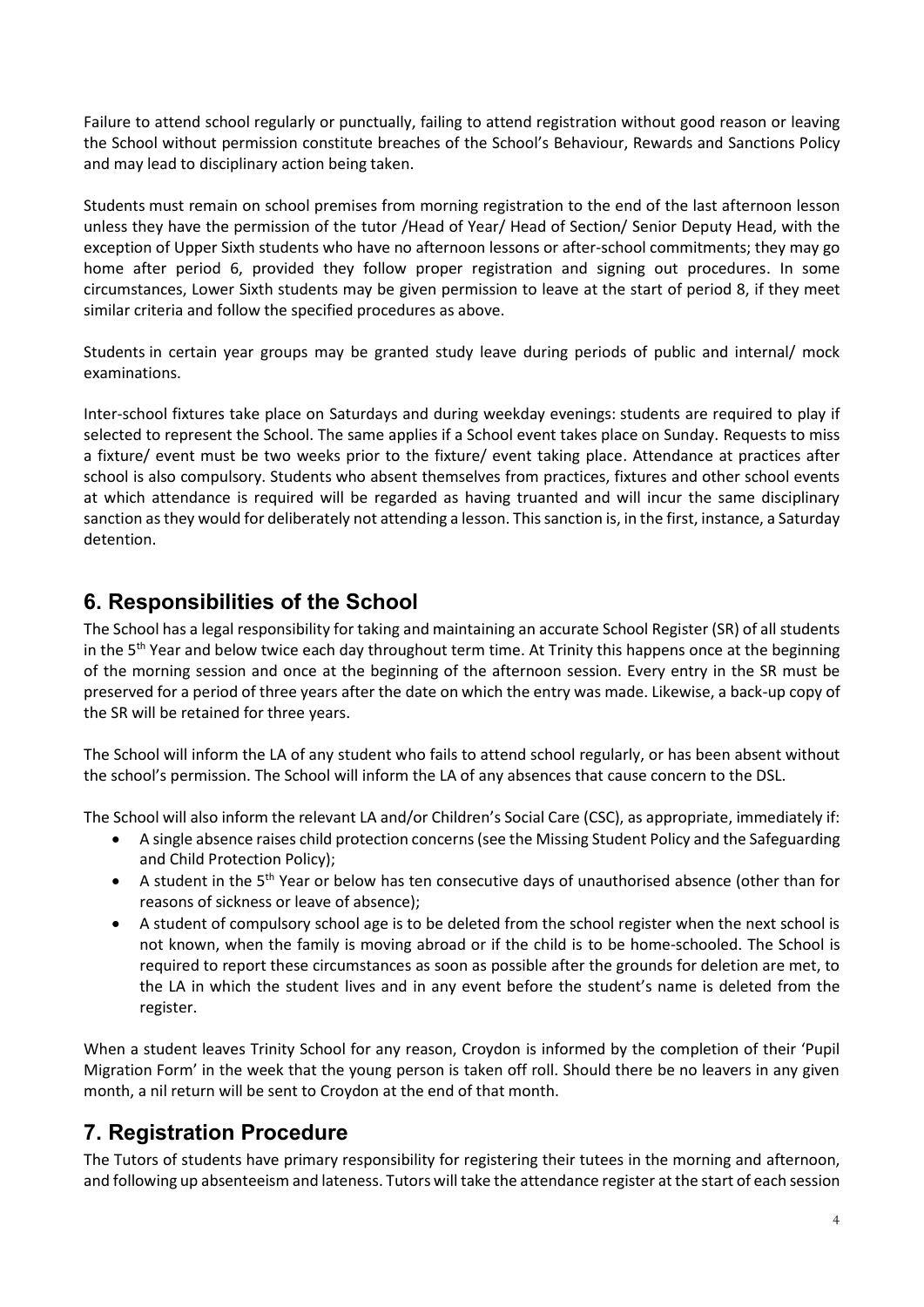of each school day during the Morning Registration Period (MRP). A second attendance register will be taken after lunch, at the beginning of the second session of the day, during the Afternoon Registration Period (ARP).

### <span id="page-4-0"></span>*7.1 Morning Registration*

- Students should be at school by 8.25am, so that they are present for registration at 8.30am in their Form Room.
- Tutors must register students within the MRP (8.30-8.35am) using iSAMS. In case of technical problems precluding the use of iSAMS, Tutors should email or otherwise send a list of absentees to the school office.
- Students must not be registered present unless they are sighted by the Tutor during the MRP.
- Only where a Tutor has received communication about a student's absence should the absence be categorised using the school's registration codes.
- Students who have music lessons during registration will be registered by the music administrators.
- Students arriving at School between 8.30am 8.50am must report to their Form Room to register their presence and get a late mark. Students arriving after 8.35am on a morning when there is a whole school assembly, should register in the library and remain there for the duration of assembly. For year group assemblies, a student should register at the school office and then join his / her peers in the assembly.
- Students arriving to School after 8.50am must report to the Attendance Administrator at the School Office.
- iSAMS will generate a list of absent students. The Attendance Administrator will contact the classrooms of students on that list to check whether they are present, and then telephone the parents of those who appear to be absent. The Absence Administrator will start with students named on the 'red flag' attendance list, where there are known to be significant pastoral concerns, and then move through the school by year group, starting with the Junior Form boys and finishing with the Upper Sixth students
- If the parents believe their child to be in school or if there is still no confirmation of the reason for a student not being registered by 11.30am, the Attendance Administrator will inform the Senior Deputy Head and the Designated Safeguarding Lead (DSL), who will discuss whether to invoke the Missing Student Policy.

# <span id="page-4-1"></span>*7.2 During Lessons*

While a formal register need not be taken in lessons, teachers should note absentees and check the absence report on iSAMS to establish whether they have been marked absent. If the student is not on this list, then the teacher should email 'School Office' and copy in the student's Head of Year.

# <span id="page-4-2"></span>*7.3 Afternoon Registration*

Afternoon registration is taken by Tutors in Form Rooms. All students should report to their Form Room by 2:20pm and Tutors will register them using iSAMS. In case of technical problems precluding the use of SIMS, Tutors should email or otherwise send a list of absentees to the school office.

If a student who was present at morning registration does not appear at afternoon registration, and the tutor has not been informed of a reason for this, he/she should contact the Absence Administrator to report this.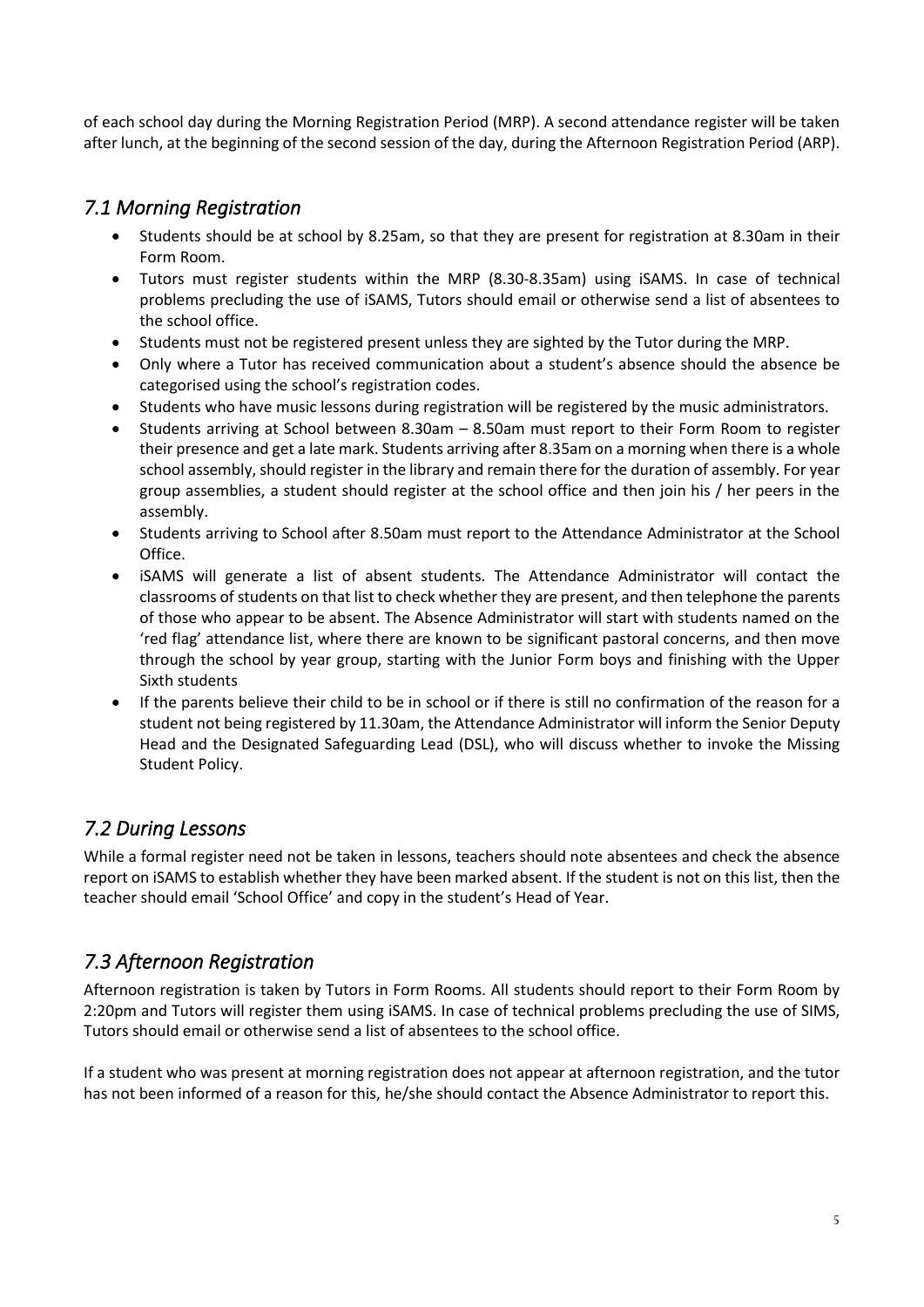### <span id="page-5-0"></span>*7.4 Games registration:*

- For afternoon games sessions, all students register with the teacher who is responsible for their games option that term, as per the Games list that is distributed by email every week on the day before the lesson.
- This information will be collated and entered into the register by the person responsible for attendance at games
- Students off games must complete this process as usual and then follow the advice of that teacher about where they should spend the session.

# <span id="page-5-1"></span>**8. Procedures for Clearing Absences and Lates**

Tutors must follow up any absences promptly to:

- Ascertain the reason for an absence being recorded;
- Identify whether or not an absence is authorised;
- Carefully consider whether the absence gives rise to a safeguarding concern and, if so, contact the DSL.

In particular, if Tutors are not convinced about an explanation of illness provided to excuse absence, they should discuss it with the relevant Head of Year, who may request that parents provide medical evidence to confirm the illness.

# <span id="page-5-2"></span>**9. Procedures for lateness or failure to register**

#### <span id="page-5-3"></span>*9.1 Late arrivals*

- All students are expected to be present for registration by their Tutor in their Form Room at 8:30am.
- Students arriving after 8:35am but before 8:55am should register with their Tutor in their Form Room but will be marked 'Late'. Students arriving in this time period during whole school assembly should register and stay in the library. Students arriving in this time period during year group or section assembly should register at the school office and then go to assembly.
- Students who arrive after 8:55am must go directly to the School Office and sign in with the Attendance Administrator.

# <span id="page-5-4"></span>*9.2 Sanctions for lateness and failure to register*

Tutors should report frequent or regular lateness to the Head of Year (see section 10). At lower levels of concern, the tutor should contact home to raise concern about punctuality. If this fails to amend behaviour, the Head of Year will use their lateness sanction ladder and contact with home to address this problem. Heads of Year will also address repeated instances of failure to register using school sanctions.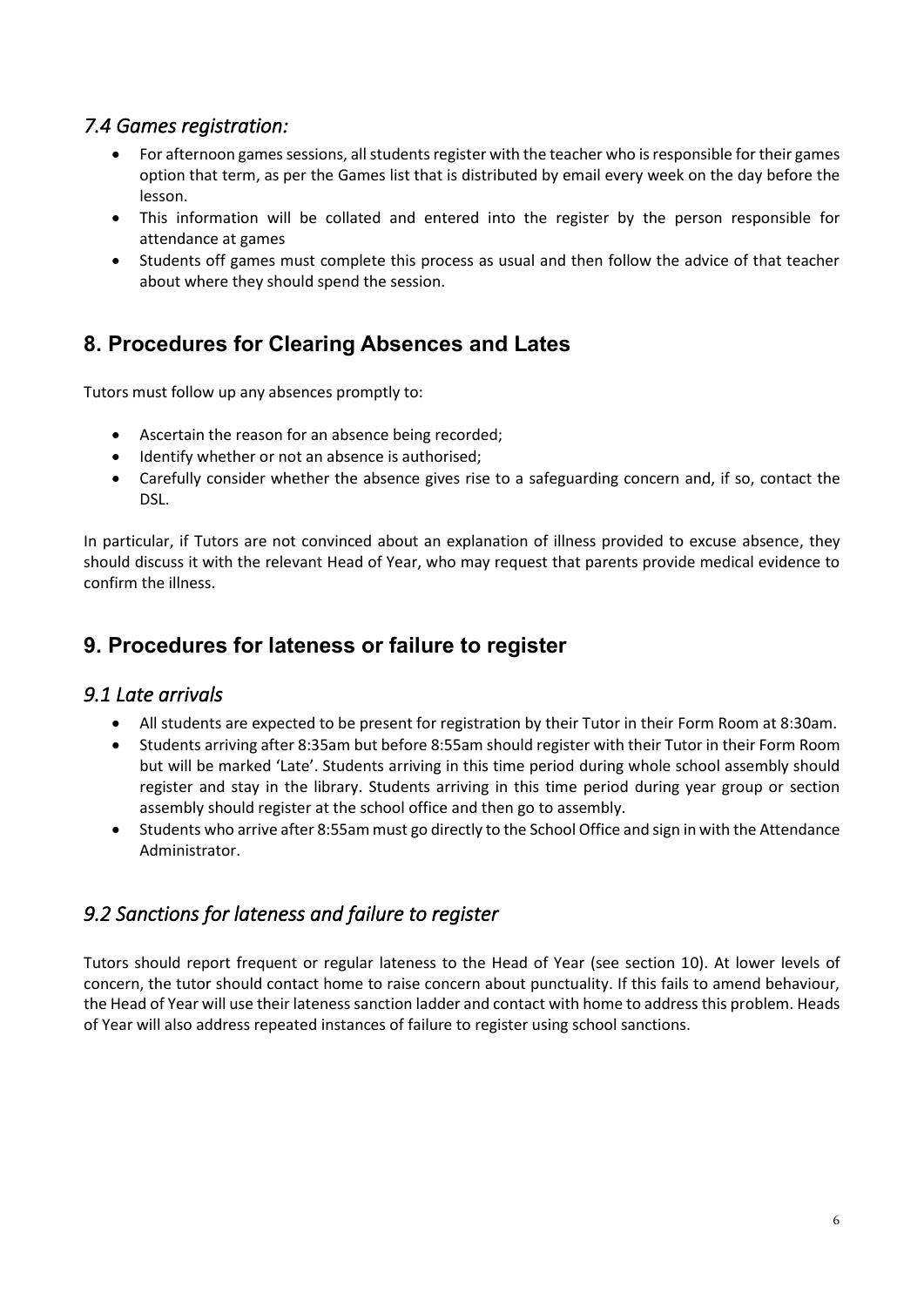# <span id="page-6-0"></span>**10. Responsibilities for Monitoring Attendance**

# <span id="page-6-1"></span>*10.1 Tutors*

The Tutors of students have primary responsibility for registering their tutees in the morning and afternoon and following up absenteeism and lateness. Tutors will take the attendance register at the start of each session of each school day during the Morning Registration Period (MRP). A second attendance register will be taken after lunch, at the beginning of the second session of the day, during the Afternoon Registration Period (ARP).

Tutors must identify the code to be entered in the School Register. **The codes are listed in Appendix A of this policy.**

**Tutors can authorise**: (via My School Portal)

- Orthodontist / dental appointments
- Medical appointments for part of the day.
- 'Last day of term' absences for orthodontist or dental appointment (e.g. period 8 on a Friday before half term) – *NB discuss with HOY before authorising*

#### **Tutors cannot authorise**:

- Whole day student absence (Senior Deputy Head, via My School Portal).
- Absences for more than one day
- Requests to leave early for social or leisure reasons (e.g. holidays, pets, birthdays)

Tutors should keep a note of number of absences requested by parents in a term and contact the Head of Year with any concerns.

Each week tutors should look back over uncleared absences to date.

- Tutors should discuss each absence with the tutee and seek confirmation of clearance from parents or colleagues for the absence as necessary.
- Absence must not be cleared without contact with parents or colleagues to confirm the reason.
- Tutors must act to clear all absences within two weeks.
- Tutors should report any worrying patterns of absence to the Head of Year. This would include frequent absences, an extended period of absence (more than 5 days) and regular absences (eg many Tuesdays)
- Tutors should monitor lateness in their form group and report any worrying patterns to the Head of Year. This would include frequent late marks or regular late marks (eg late every Thursday).
- Tutors are expected to notify the Head of Year when a pattern of lateness has emerged, and to speak to the student about strategies for addressing this and contact home. If lateness persists, the student should be put on 'early report' with the Head of Year, signing in at 8.15am for a fixed period thereafter.

### <span id="page-6-2"></span>*10.2 Attendance Administrator*

The role is as follows:

- Maintain the school's absence and lateness records accurately
- Contact parents of all students about whom there has been no parental confirmation of absence, but who are registered as **'Not present'** during the MRP, after checking they are not present in lessons.
- Telephone the parents of students who were present in the MRP, but subsequently registered as absent in the ARP, after checking they are not present in lessons.
- When telephoning parents of absent students, start with those on the 'red flag' absence list (students where there are significant pastoral concerns) and then start with the Junior Year students, working through the year groups to finish with the Upper Sixth.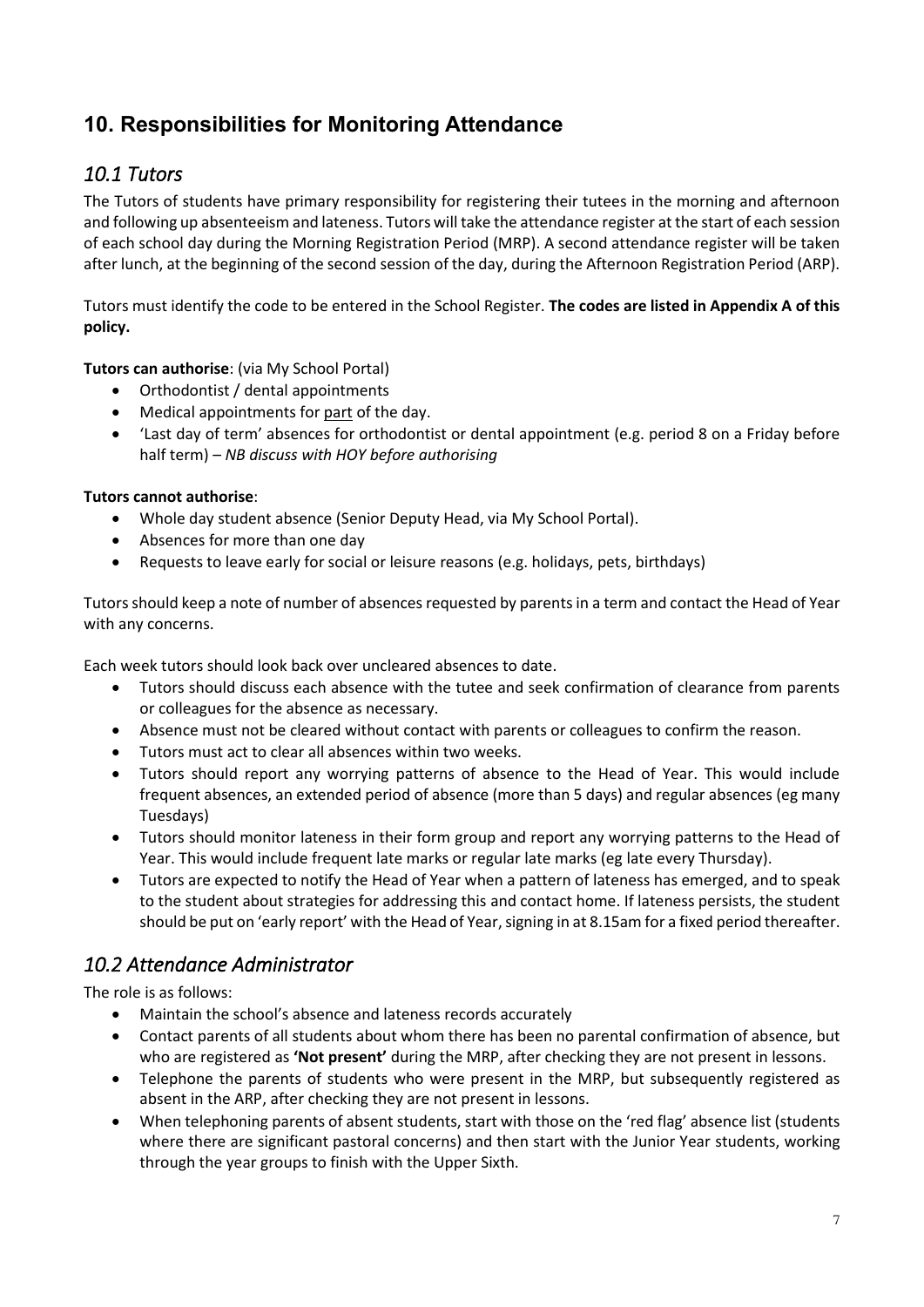- Where no contact is received from parents, inform the Senior Deputy Head, relevant Head of Section, Tutor and Designated Safeguarding Lead (DSL).
- Register students who arrive later than 8.55am and maintain a record of reasons given for late arrival.

### <span id="page-7-0"></span>*10.3 Designated Safeguarding Lead*

- Contact the relevant local authority with any concerns about any student's attendance and in any case where a student has ten consecutive days of unauthorised absence (other than for reasons of sickness, confirmed by medical evidence);
- Contact children's social care services where:
	- A single absence or repeated absences raise safeguarding or child protection concerns (see the Missing Student Policy and the Safeguarding and Child Protection Policy);
	- A student of compulsory school age is to be deleted from the school register when the next school is not known, the family is moving abroad, or the child is to be home-schooled.
	- Oversee the reporting of leavers to Croydon through the Pupil Migration Form system.

### <span id="page-7-1"></span>*10.4 Head of Years*

- Investigate and follow up any apparent patterns of absence or persistent or unauthorised absence and lateness. Take appropriate action (including sanctions and contact with home) and report any ongoing concerns to the relevant Head of Section;
- In particular, if Tutors are not convinced about medical absence, then Head of Years should assist in seeking clarification with the parents and/or medical professionals.
- Refer requests for absence in exceptional circumstances to the Senior Deputy Head. This may only be done in advance and with the number of days specified.
- Follow up with Tutors absences not cleared after two weeks and, where necessary, contact parents.

# <span id="page-7-2"></span>*10.5 Heads of Section*

- Train tutors in registration and clearing procedures and assist Tutors who have queries about the system
- Inform the Absence Administrator and other key staff in advance of absence due to suspension from school
- Review lates and absences with Heads of Year on a half-termly basis

### <span id="page-7-3"></span>*10.6 Senior Deputy Head*

- Follow up with teachers and/or tutors who occasionally fail to complete registers during the Registration Periods
- Consider requests for leave of absence or holiday absence in exceptional circumstances. This may only be done in advance and with the number of days specified. Inform the Attendance Administrator of any leave of absence granted.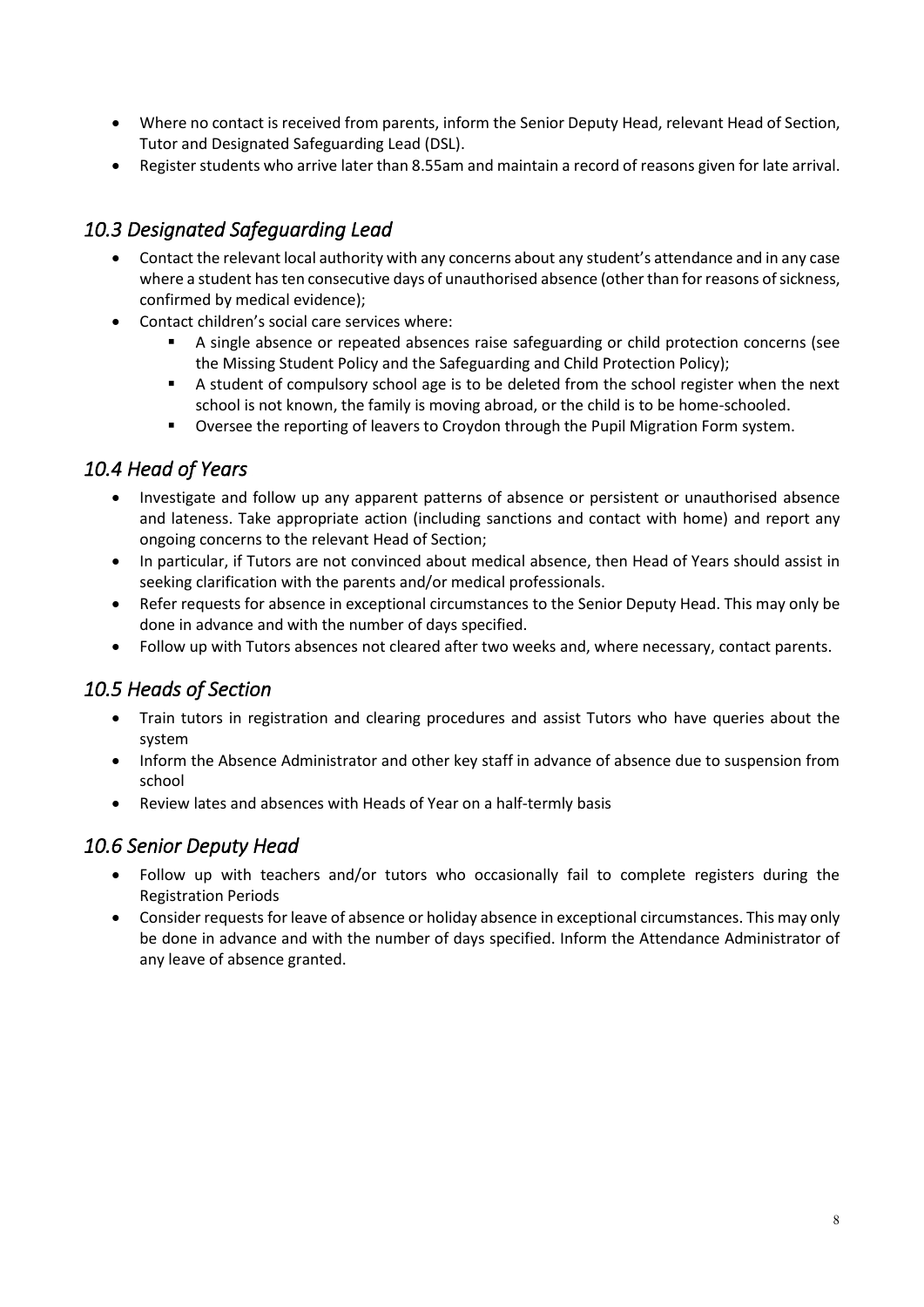# <span id="page-8-0"></span>**iSAMS Registration Codes September 2021**

#### *Reminders:*

Only mark present pupils that you have seen or about whom you have information from a member of staff. For other categories (ie reason for absence) please do not rely on the word of other students; use information from staff or parents instead.

| / other information<br>(visible on iSAMS)<br>user(s)<br>Tutor<br>Present<br>am present<br>Tutor / PE admin<br>Including Games at Sandilands<br>pm present |  |
|-----------------------------------------------------------------------------------------------------------------------------------------------------------|--|
|                                                                                                                                                           |  |
|                                                                                                                                                           |  |
|                                                                                                                                                           |  |
| Tutor<br>Up until 8.50am<br>L<br>Late before register                                                                                                     |  |
| closes                                                                                                                                                    |  |
| Office<br>After 8.50am<br>U<br>Late after registration                                                                                                    |  |
| closed                                                                                                                                                    |  |
| Present<br>Music<br>Present but in a music lesson<br>Mu                                                                                                   |  |
| Offsite sporting activity<br>Activity Leader /<br>Eg Away fixture or tournament<br>Present but<br>P                                                       |  |
| offsite<br>Tutor                                                                                                                                          |  |
| Educational visit or trip<br>V<br>Trip leader /                                                                                                           |  |
| Tutor                                                                                                                                                     |  |
| Tutor / HOY<br>$\mathsf{C}$<br>Leave of absence (eg<br>Authorised<br>Communication from parent                                                            |  |
| funeral, university visit,<br>absence<br>required                                                                                                         |  |
| Permission needed: Head of Year<br>interview, work ex)                                                                                                    |  |
| Excluded / suspended<br>Tutor / HOY<br>Confirmation from SMT needed<br>E                                                                                  |  |
| from school                                                                                                                                               |  |
| Tutor / HOY<br>н<br>Holiday authorised by<br>Communication from parent                                                                                    |  |
| school<br>required                                                                                                                                        |  |
| Permission needed: Senior Deputy                                                                                                                          |  |
| medical<br>Tutor<br>Communication from parent or<br>$\mathbf{I}$<br><b>Illness</b><br>(not                                                                |  |
| school nurse required<br>appointment)                                                                                                                     |  |
| M<br>Medical<br>dental<br>Tutor<br>Communication from parent<br>or                                                                                        |  |
| appointment<br>required                                                                                                                                   |  |
| Tutor / HOY<br>Communication from parent<br>$\mathsf R$<br>Religious observance                                                                           |  |
| required                                                                                                                                                  |  |
| Permission needed: Senior Deputy                                                                                                                          |  |
| Tutor / HOY /<br>$\mathsf{s}$<br><b>Study Leave</b><br>For mock exams and real exams Sixth                                                                |  |
| Form, 5 <sup>th</sup> Year, 4 <sup>th</sup> Year.<br>Office                                                                                               |  |
| For routine Sixth Form afternoon                                                                                                                          |  |
| sign-out.                                                                                                                                                 |  |
| Tutor / HOY /<br>Confirmed case /<br>self-isolation /<br>X<br>Covid-related absence                                                                       |  |
| Office<br>lockdown / symptomatic / clinically                                                                                                             |  |
| extremely vulnerable<br>Unauthorised                                                                                                                      |  |
| No reason provided<br>Tutor<br>N<br>absence<br>G<br>HOY / Head of                                                                                         |  |
| Check with Deputy Head and DSL<br>Holiday not authorised<br>by school<br>Section                                                                          |  |
| Check with DSL<br>Unauthorised absence<br>Head of Section /<br>$\mathbf O$                                                                                |  |
| <b>DSL</b>                                                                                                                                                |  |